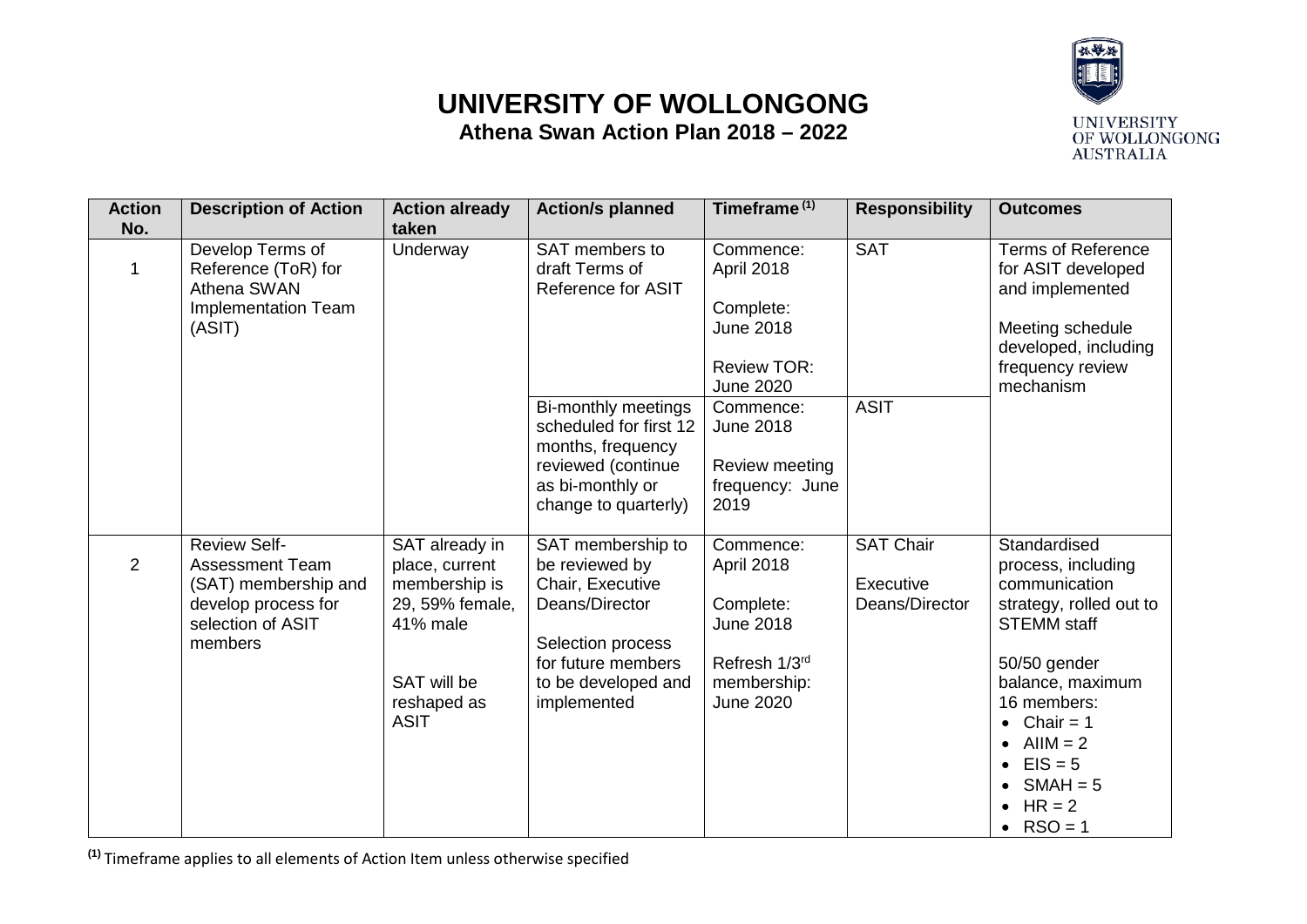| <b>Action</b><br>No. | <b>Description of Action</b>                                                                                                                                                                                                                         | <b>Action already</b><br>taken | <b>Action/s planned</b>                                                                                                  | Timeframe <sup>(1)</sup>                                                                      | <b>Responsibility</b>                                | <b>Outcomes</b>                                                                                                                                                                                      |
|----------------------|------------------------------------------------------------------------------------------------------------------------------------------------------------------------------------------------------------------------------------------------------|--------------------------------|--------------------------------------------------------------------------------------------------------------------------|-----------------------------------------------------------------------------------------------|------------------------------------------------------|------------------------------------------------------------------------------------------------------------------------------------------------------------------------------------------------------|
| 3                    | Establish school gender<br>equity champions to<br>lead development of<br>gender equity plans,<br>embed updates in<br>school meetings to<br>implement actions from<br>plans and establish<br>school intranet page for<br>communications with<br>staff |                                | <b>Document</b><br>responsibilities and<br>appoint school-<br>based gender equity<br>champions (within<br>STEMM schools) | Commence:<br>April 2018<br>Complete:<br><b>June 2018</b><br>Review role:<br><b>March 2020</b> | <b>ASIT</b>                                          | 100% of STEMM<br>schools to have<br>gender equity<br>champions in place<br>Templates for<br>documenting gender<br>equity plans in place<br>6-monthly school-<br>based reporting<br>schedule in place |
|                      |                                                                                                                                                                                                                                                      |                                | Review and update<br>gender equity plan<br>template (see Action<br>No.19 also)                                           | Commence:<br>August 2018<br>Complete:<br>October 2018<br>Review<br>template:<br>October 2019  | <b>ASIT</b><br>Workforce<br><b>Diversity Officer</b> | <b>Annual Faculty</b><br><b>Executive Meeting</b><br>reporting schedule in<br>place<br>School intranet<br>pages established for<br>staff communications                                              |
|                      |                                                                                                                                                                                                                                                      |                                | Embed gender<br>equity plan in school<br>meeting agendas                                                                 | Complete:<br><b>July 2018</b>                                                                 | School gender<br>equity<br>Champions                 |                                                                                                                                                                                                      |
|                      |                                                                                                                                                                                                                                                      |                                | Develop intranet<br>pages for<br>faculties/schools to<br>communicate<br>progress with staff                              | Commence:<br><b>July 2019</b><br>Complete:<br>December 2018                                   | School gender<br>equity<br>champions                 |                                                                                                                                                                                                      |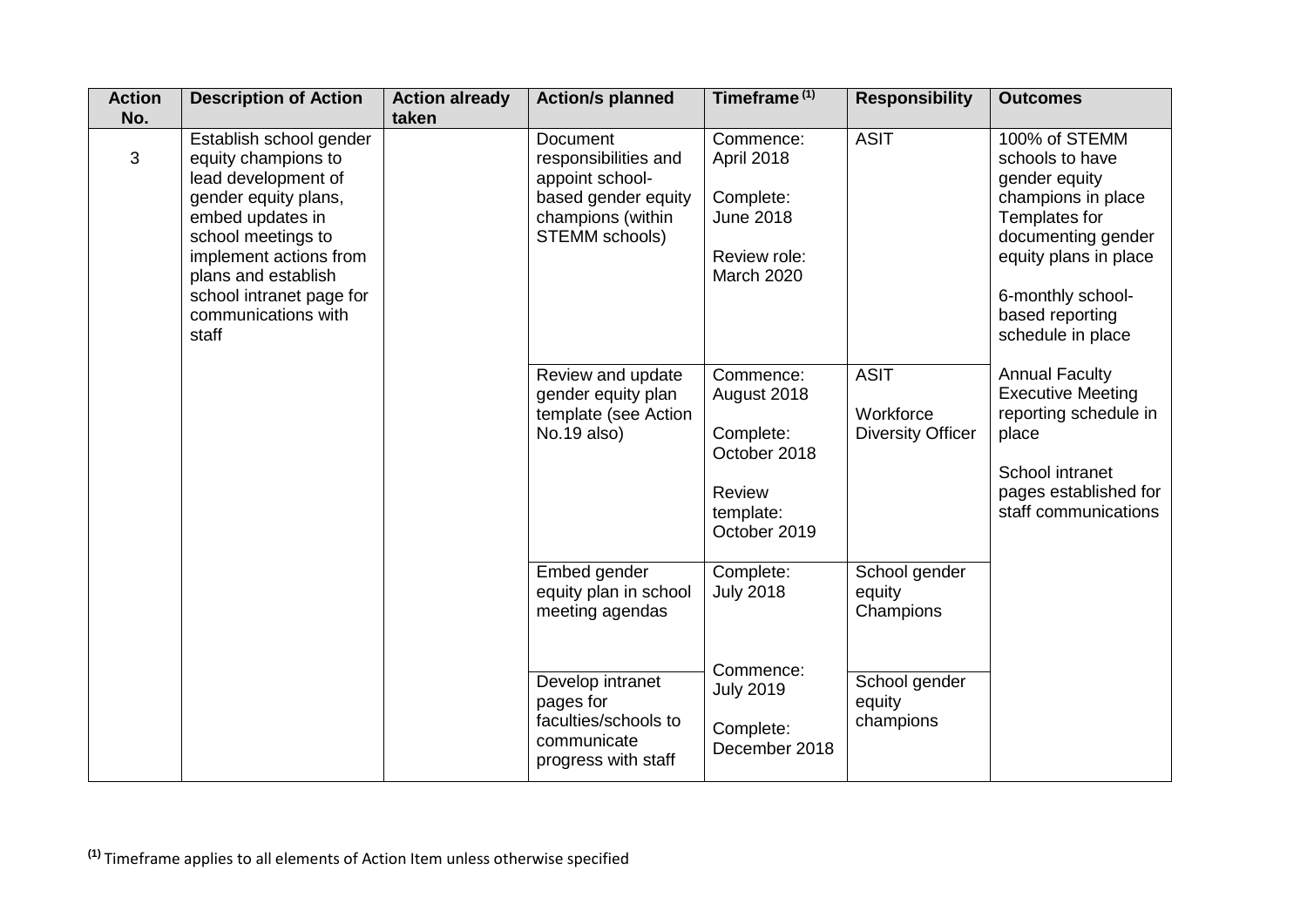| <b>Action</b><br>No. | <b>Description of Action</b>                                                                                                          | <b>Action already</b><br>taken     | <b>Action/s planned</b>                                                                                                                                                                        | Timeframe <sup>(1)</sup>                                                                                    | <b>Responsibility</b>                                                   | <b>Outcomes</b>                                                                                                                                                                          |
|----------------------|---------------------------------------------------------------------------------------------------------------------------------------|------------------------------------|------------------------------------------------------------------------------------------------------------------------------------------------------------------------------------------------|-------------------------------------------------------------------------------------------------------------|-------------------------------------------------------------------------|------------------------------------------------------------------------------------------------------------------------------------------------------------------------------------------|
| 4                    | Develop and implement<br>an online exit interview<br>tool to capture reasons<br>for exit, identify trends<br>and remedial actions     | Exit<br>questionnaire<br>developed | Explore technology<br>options for online<br>exit interview tool<br>Test as required<br>Incorporate into<br>standard exit<br>process                                                            | Commence:<br>September 2018<br>Complete:<br>March 2019                                                      | Professional<br>and<br>Organisational<br>Development<br><b>Services</b> | Online exit interview<br>embedded in<br>standard exit process<br>Exit interview offered<br>to 100% of leavers<br>75% of leavers<br>complete survey                                       |
| 5                    | Analyse gender balance<br>of all fixed-term<br>allowance recipients,<br>review policy and<br>identify actions to<br>address imbalance |                                    | Analyse current<br>recipients by gender<br>Review and update<br>allowance policy for<br>gender<br>considerations and<br>inclusive language                                                     | Commence:<br>September 2018<br>Complete:<br>February 2019<br>Review: March<br>2020 (annually<br>thereafter) | Professional<br>and<br>Organisational<br>Services                       | Policy updated to<br>ensure gender equity<br>considered in<br>approvals of fixed-<br>term allowances<br>Gender balance of<br>allowance recipients<br>consistent with staff<br>population |
| 6                    | Implement e-recruitment<br>system to capture and<br>report on gender equity<br>data at critical points in<br>the recruitment process  | Implementation<br>underway         | Develop and<br>implement gender<br>equity reporting<br>Embed reporting in<br>recruitment process<br>to provide hiring<br>managers with<br>diversity profile at<br>key stages of<br>recruitment | Commence:<br>underway<br>Complete:<br>December 2019                                                         | Recruitment<br><b>Heads of School</b>                                   | Diversity of<br>applicants, shortlists<br>and longlists<br>captured and<br>reported throughout<br>each recruitment<br>process                                                            |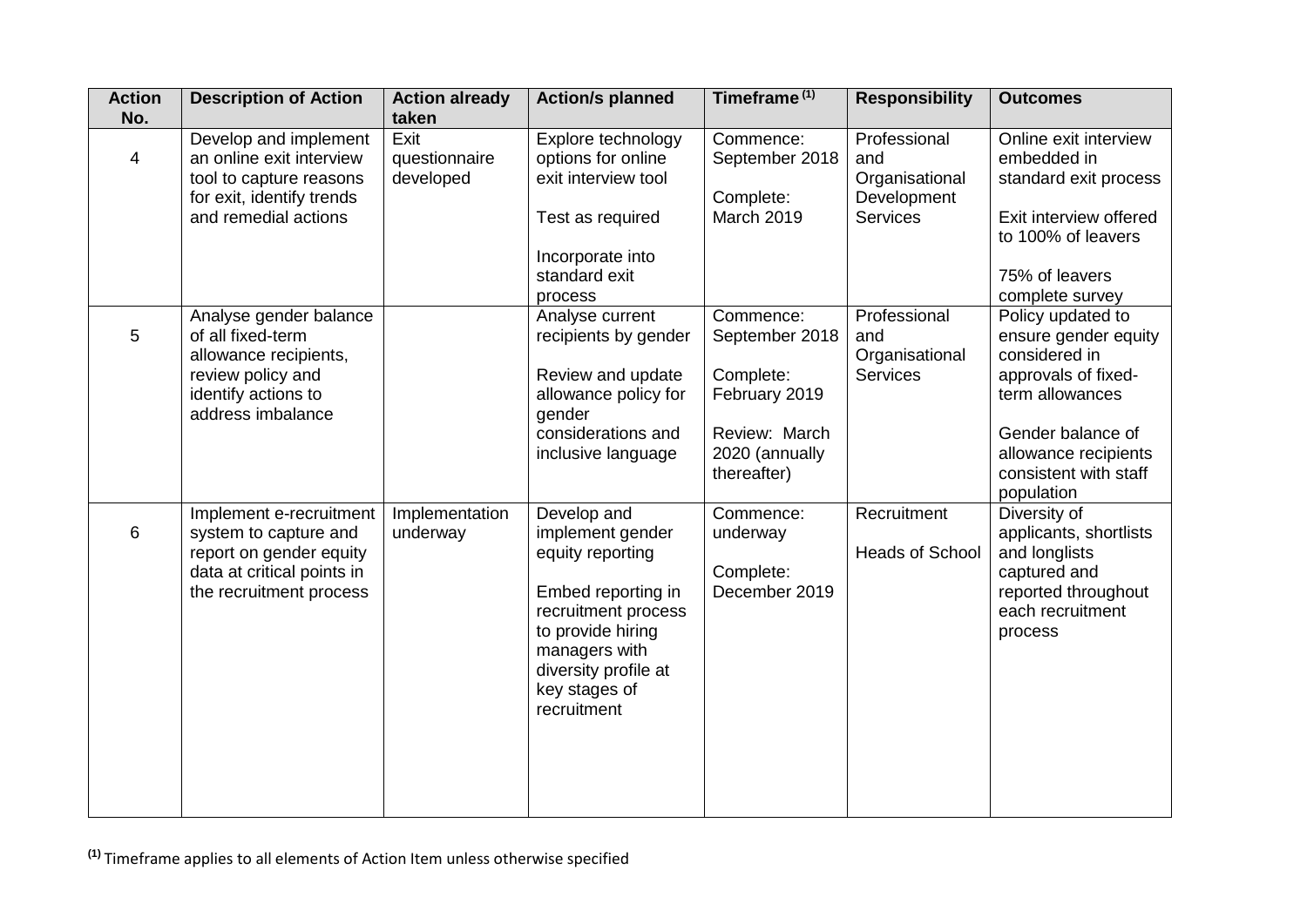| <b>Action</b><br>No. | <b>Description of Action</b>                                                                                                                                                              | <b>Action already</b><br>taken                                                                                               | <b>Action/s planned</b>                                                                                                                                                                                                                                                                                                                                                 | Timeframe <sup>(1)</sup>                                                                                       | <b>Responsibility</b>                                                               | <b>Outcomes</b>                                                                                                                                                                                                                                                                                 |
|----------------------|-------------------------------------------------------------------------------------------------------------------------------------------------------------------------------------------|------------------------------------------------------------------------------------------------------------------------------|-------------------------------------------------------------------------------------------------------------------------------------------------------------------------------------------------------------------------------------------------------------------------------------------------------------------------------------------------------------------------|----------------------------------------------------------------------------------------------------------------|-------------------------------------------------------------------------------------|-------------------------------------------------------------------------------------------------------------------------------------------------------------------------------------------------------------------------------------------------------------------------------------------------|
| $\overline{7}$       | Increase number of<br>females on longlists and<br>shortlists for STEMM<br>Level D, Level E and<br><b>Heads of School</b><br>positions                                                     |                                                                                                                              | Incorporate<br>mandatory<br>identification of<br>female applicants for<br>Level D, Level E and<br><b>Heads of School</b><br>positions into<br>recruitment process<br>Advise external<br>recruitment agencies<br>of this requirement                                                                                                                                     | Commence:<br>April 2018<br>Review and<br>report:<br>December 2018<br>(each June and<br>December<br>thereafter) | Hiring managers<br><b>UOW</b><br>Recruitment<br>External<br>recruitment<br>agencies | At least one female<br>candidate<br>interviewed for each<br>role                                                                                                                                                                                                                                |
| 8                    | Develop and implement<br>online unconscious bias<br>training for selection<br>committees and<br>promotion committees<br>to raise awareness of<br>the impact of bias in<br>decision making | Unconscious<br>bias (Inclusive<br>leadership)<br>workshop<br>conducted with<br>senior executive<br>and<br>management<br>team | Develop, test and<br>implement online<br>tool<br><b>Embed policy</b><br>requirement for<br>selection committee<br>members to<br>undertake training<br>prior to participating<br>in selection<br>committees<br><b>Embed policy</b><br>requirement for<br>promotion<br>committee members<br>to undertake training<br>prior to participating<br>in promotion<br>committees | Commence:<br>May 2018<br>Complete:<br>October 2018                                                             | Professional<br>and<br>Organisational<br>Development<br><b>Services</b>             | 100% of selection<br>committee members<br>complete online<br>unconscious bias<br>training prior to<br>participating in<br>selection committees<br>100% of promotion<br>committee members<br>complete online<br>unconscious bias<br>training prior to<br>participating in<br>promotion committee |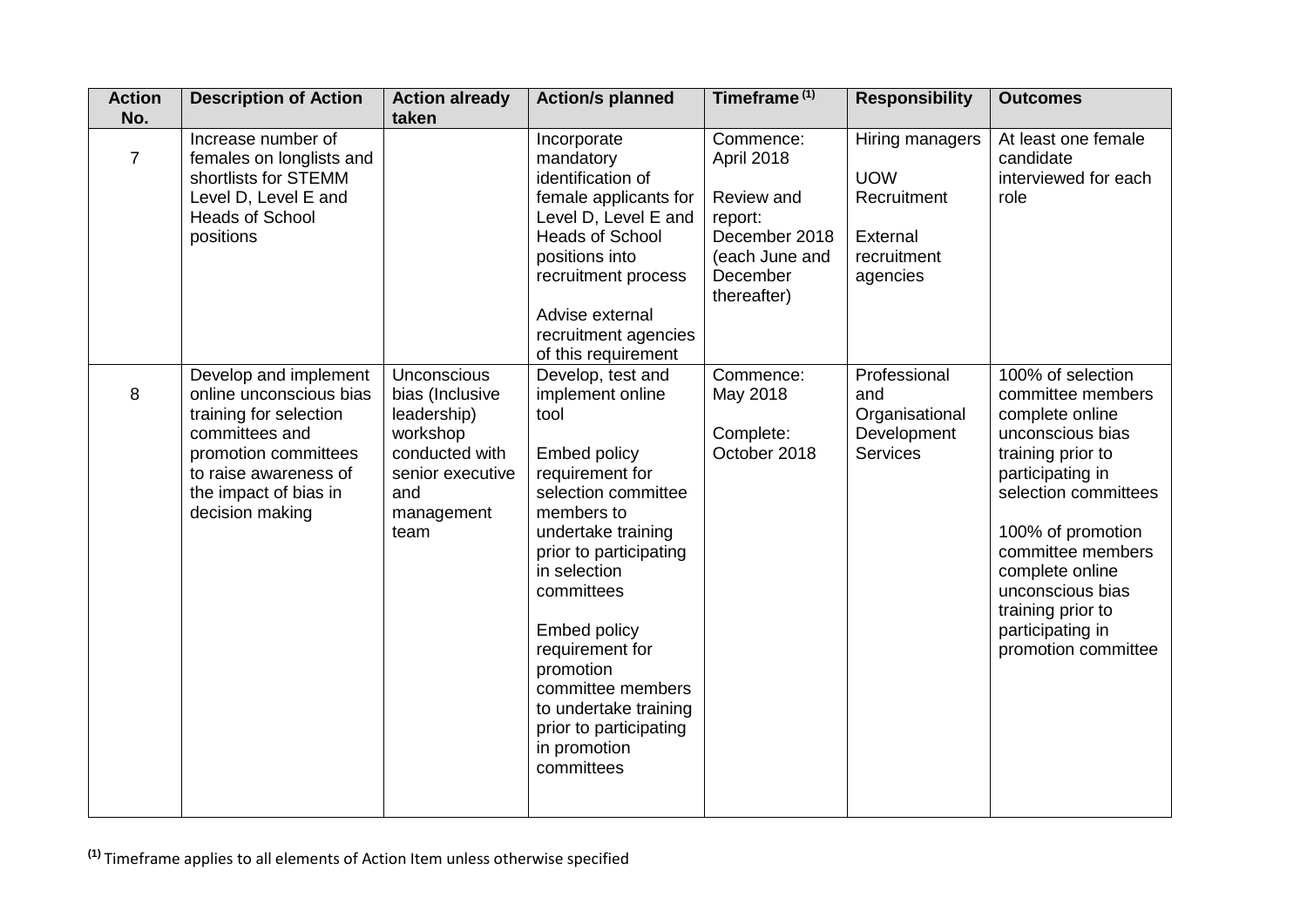| <b>Action</b><br>No. | <b>Description of Action</b>                                                                                                                                            | <b>Action already</b><br>taken                   | <b>Action/s planned</b>                                                                                                                                                       | Timeframe <sup>(1)</sup>                                                                                        | <b>Responsibility</b>                                                                             | <b>Outcomes</b>                                                                                                                                                                                                                                              |
|----------------------|-------------------------------------------------------------------------------------------------------------------------------------------------------------------------|--------------------------------------------------|-------------------------------------------------------------------------------------------------------------------------------------------------------------------------------|-----------------------------------------------------------------------------------------------------------------|---------------------------------------------------------------------------------------------------|--------------------------------------------------------------------------------------------------------------------------------------------------------------------------------------------------------------------------------------------------------------|
| 9                    | Review of induction to<br>incorporate Athena<br>SWAN and flexible work<br>practices                                                                                     | Review of face-<br>to-face induction<br>underway | Develop content for<br>inclusion in face-to-<br>face induction<br>program<br>Provide updated<br>content for faculty-<br>based inductions<br>(delivered by Heads<br>of School) | Commence:<br><b>July 2018:</b><br>Complete:<br>September 2018                                                   | Professional<br>and<br>Organisational<br>Development<br><b>Services</b><br><b>Heads of School</b> | Athena SWAN and<br>flexible work<br>practices content<br>embedded in face-to-<br>face induction and<br>faculty induction                                                                                                                                     |
| 10                   | Implement annual<br>process to identify<br>female academics, who<br>are eligible for<br>promotion, to increase<br>number of female<br>promotion applicants              | Pilot completed                                  | Embed process for<br>identifying and<br>contacting female<br>academic staff<br>eligible for promotion<br>one year in advance<br>of future promotion<br>process                | Commence:<br>August 2018<br>Continue:<br>August each<br>year                                                    | DVC(R&I)                                                                                          | Female academics<br>eligible for promotion<br>are contacted each<br>year and encouraged<br>to apply for<br>promotion in the<br>following year<br>% of eligible female<br>academics who apply<br>is equal to the % of<br>eligible male<br>academics who apply |
| 11                   | DVC(R&I) to host<br>annual event with<br>female academics<br>eligible to apply for<br>promotion to Level E, to<br>increase number of<br>female applicants to<br>Level E | Pilot completed                                  | Schedule annual<br>mid-year event<br>where female<br>academics can raise<br>questions about<br>promotion process<br>with DVC(R&I)                                             | Commence:<br>August 2018<br>Complete:<br>November 2018<br>Continue: Event<br>scheduled<br>November each<br>year | DVC(R&I)                                                                                          | % of eligible female<br>academics who apply<br>is equal to the % of<br>eligible male<br>academics who apply                                                                                                                                                  |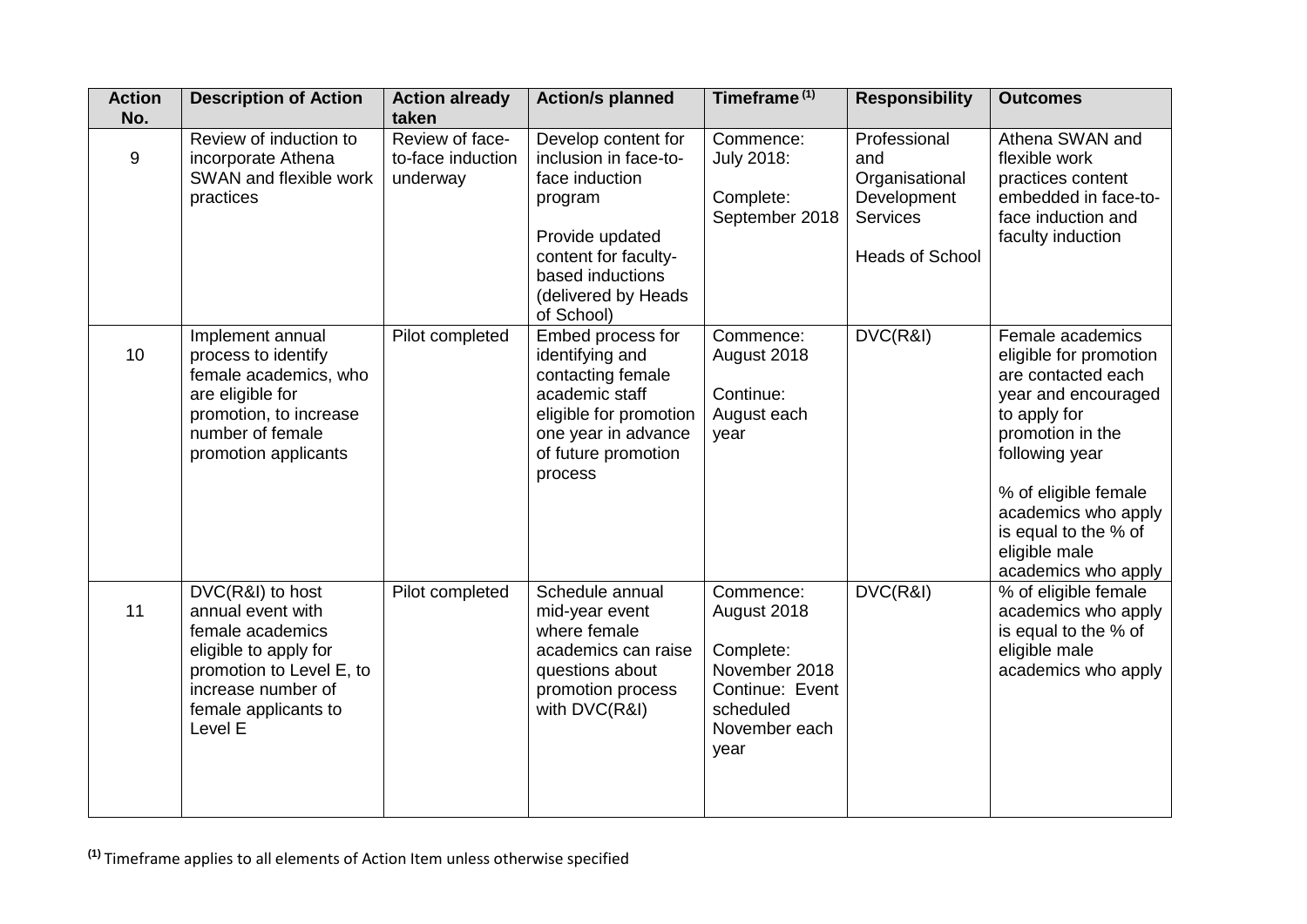| <b>Action</b><br>No. | <b>Description of Action</b>                                                                                                   | <b>Action already</b><br>taken                                                   | <b>Action/s planned</b>                                                                                                                                     | Timeframe <sup>(1)</sup>                                                                                                                                                    | <b>Responsibility</b>                                                                                            | <b>Outcomes</b>                                                                                                                                                                                |
|----------------------|--------------------------------------------------------------------------------------------------------------------------------|----------------------------------------------------------------------------------|-------------------------------------------------------------------------------------------------------------------------------------------------------------|-----------------------------------------------------------------------------------------------------------------------------------------------------------------------------|------------------------------------------------------------------------------------------------------------------|------------------------------------------------------------------------------------------------------------------------------------------------------------------------------------------------|
| 12                   | Provide feedback to<br>unsuccessful female<br>academics and set<br>goals for submitting<br>their next promotion<br>application | Option for<br>feedback<br>already<br>incorporated into<br>promotion<br>procedure | Executive<br>Dean/Director to<br>coordinate and<br>schedule meetings<br>with unsuccessful<br>female promotion<br>applicants to provide<br>detailed feedback | Commence:<br>unsuccessful<br>applications will<br>be known in<br>December 2018<br>Complete<br>meetings:<br>February 2019<br>Continue:<br>December-<br>February each<br>year | Executive<br>Deans/Director                                                                                      | 100% of<br>unsuccessful female<br>promotion applicants<br>meet with their<br>Executive<br>Dean/Director to<br>discuss application<br>and receive feedback<br>for preparing next<br>application |
| 13                   | <b>Schedule Senior</b><br>Academic Women's<br>Leadership Program<br>biennially                                                 | Inaugural<br>program<br>completed                                                | Review program<br>content and launch<br>next intake                                                                                                         | Commence:<br>August 2018<br>Cohort<br>graduates:<br><b>June 2018</b><br>Continue: Next<br>program<br>commences<br>August 2020<br>(biennially<br>thereafter)                 | Professional<br>and<br>Organisational<br>Development<br><b>Services</b><br>Workforce<br><b>Diversity Officer</b> | <b>Graduating class</b><br>every two years<br>Increase STEMM<br>participants from<br>35% to 45%                                                                                                |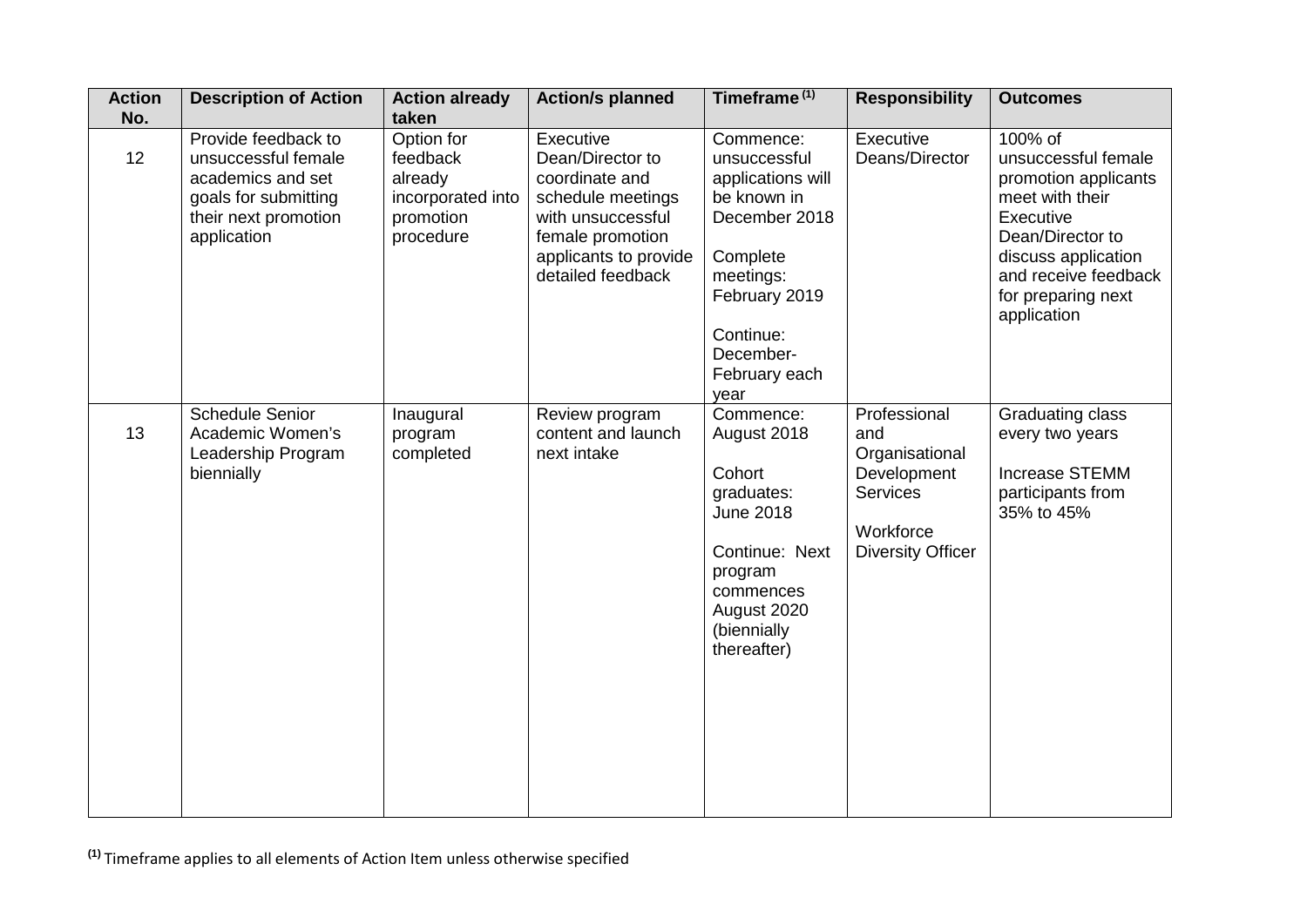| <b>Action</b> | <b>Description of Action</b>                                                                                                                                                                                         | <b>Action already</b>               | <b>Action/s planned</b>                                                                                                                                                                                                                                            | Timeframe <sup>(1)</sup>                                                                                                                                       | <b>Responsibility</b>                                                                                  | <b>Outcomes</b>                                                                                                                |
|---------------|----------------------------------------------------------------------------------------------------------------------------------------------------------------------------------------------------------------------|-------------------------------------|--------------------------------------------------------------------------------------------------------------------------------------------------------------------------------------------------------------------------------------------------------------------|----------------------------------------------------------------------------------------------------------------------------------------------------------------|--------------------------------------------------------------------------------------------------------|--------------------------------------------------------------------------------------------------------------------------------|
| No.<br>14     | Implement standard<br>pre-leave checklist for<br>staff about to<br>commence parental<br>leave, including what<br>arrangements are in<br>place for teaching,<br>research and<br>governance/service<br>whilst on leave | taken                               | Develop and pilot<br>pre-leave checklist<br>for supervisors of<br>staff commencing<br>parental leave<br><b>Embed in Managers</b><br>HR Toolkit and other<br>parental leave<br>guidance materials                                                                   | Commence:<br><b>June 2018</b><br>Complete:<br>September 2018                                                                                                   | Workforce<br><b>Diversity Officer</b><br><b>Heads of School</b>                                        | Documentation of<br>workload<br>arrangements in<br>place for 100% of<br>staff taking parental<br>leave                         |
| 15            | Examine how the return<br>to work grant could<br>better accommodate<br>research activities for<br>females returning from<br>parental leave                                                                           | Focus group<br>feedback<br>received | Model additional<br>practical ways that<br>the return to work<br>grant can be used to<br>support staff<br>returning from<br>parental leave<br>Capture data on how<br>staff are using their<br>to work grant and<br>regularly assess<br>effectiveness and<br>uptake | Commence:<br>November 2018<br>Conclude:<br>April 2019<br>Review and<br>report on uptake<br>and use:<br>December each<br>year                                   | Heads of School<br>Workforce<br><b>Diversity Officer</b><br><b>Director</b><br>Financial<br>Operations | Options for use of<br>return to work grant<br>enhanced to meet<br>staff needs<br>Grant uptake and<br>uses reported<br>annually |
| 16            | Incorporate more<br>practical examples of<br>flexible work in<br>information for staff and<br>supervisors (from 2018<br>Parental Leave Survey)                                                                       |                                     | Seek real-life<br>examples from staff<br>and develop de-<br>identified scenarios<br>for inclusion in<br>existing flexible work<br>information                                                                                                                      | Commence:<br><b>July 2018 (add</b><br>section to<br>biennial<br><b>Parental Leave</b><br>Survey (due to<br>run again in<br>2018)<br>Conclude:<br>December 2018 | Heads of School<br>Workforce<br><b>Diversity Officer</b>                                               | A range of options,<br>based on real<br>examples, made<br>available to staff and<br>supervisors                                |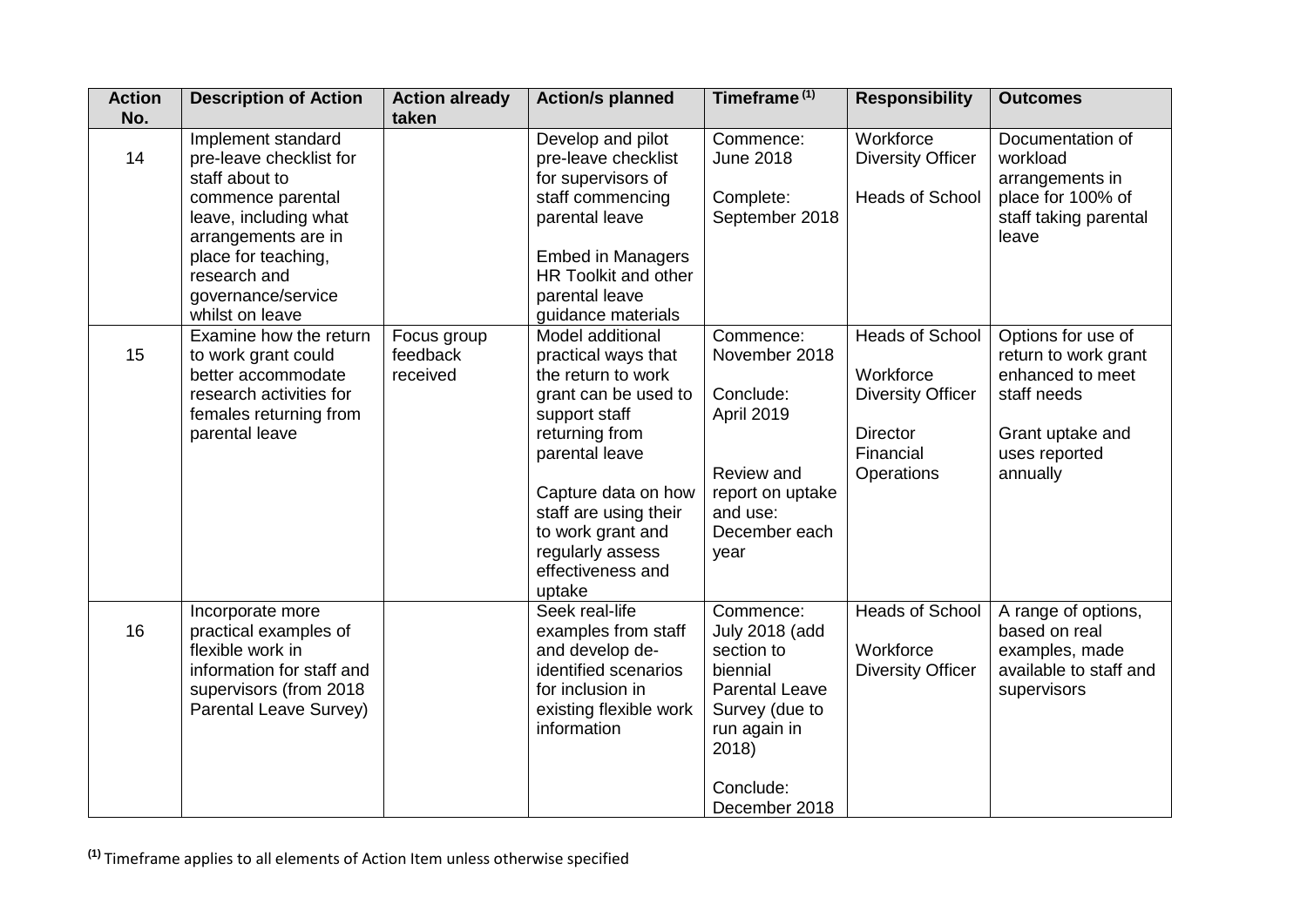| <b>Action</b><br>No. | <b>Description of Action</b>                                                                                                                                                                              | <b>Action already</b><br>taken                                                     | <b>Action/s planned</b>                                                                                                                                                                                                                                                                                                                                           | Timeframe <sup>(1)</sup>                                                                                              | <b>Responsibility</b>                                           | <b>Outcomes</b>                                                                                                                                                                                            |
|----------------------|-----------------------------------------------------------------------------------------------------------------------------------------------------------------------------------------------------------|------------------------------------------------------------------------------------|-------------------------------------------------------------------------------------------------------------------------------------------------------------------------------------------------------------------------------------------------------------------------------------------------------------------------------------------------------------------|-----------------------------------------------------------------------------------------------------------------------|-----------------------------------------------------------------|------------------------------------------------------------------------------------------------------------------------------------------------------------------------------------------------------------|
| 17                   | Review and relaunch<br>information in Managers<br>HR Toolkit to educate<br>managers on parental<br>leave entitlements                                                                                     |                                                                                    | Revise existing<br>content in Toolkit<br>and relaunch to<br>supervisors                                                                                                                                                                                                                                                                                           | Commence:<br><b>April 2019</b><br>Complete:<br><b>June 2019</b>                                                       | Workforce<br><b>Diversity Officer</b>                           | <b>Managers HR Toolkit</b><br>updated and<br>relaunched                                                                                                                                                    |
| 18                   | Include gender equity<br>questions in future<br>Voice Surveys to<br>analyse results, identify<br>trends and issues to<br>inform future actions                                                            | Suite of survey<br>questions<br>already<br>developed by<br>survey<br>administrator | Voice Survey on<br>schedule to run Q3<br>2018                                                                                                                                                                                                                                                                                                                     | Commence:<br>September 2018<br>Complete:<br>February 2019<br>Report and<br>review: Survey<br>conducted<br>triennially | <b>HR Director</b>                                              | Analysis of Voice<br>Survey responses<br>completed, actions<br>identified for<br>implementation                                                                                                            |
| 19                   | Update School gender<br>equity plans to include<br>data on:<br>• workload allocation<br>by gender<br>• reporting of gender<br>balance of keynote<br>speakers<br>• participation in<br>outreach activities | Gender equity<br>template in<br>place                                              | Revise template to<br>include:<br>• workload<br>allocation by<br>gender, identify<br>and redress any<br>imbalances<br>gender of keynote<br>$\bullet$<br>speakers to<br>ensure gender<br>balance of these<br>opportunities<br>• outreach activities<br>by gender, monitor<br>and ensure that<br>female staff are<br>not over-burdened<br>(See Action No.3<br>also) | Commence:<br>August 2018<br>Complete:<br>October 2018<br><b>Review</b><br>template:<br>October 2019                   | Workforce<br><b>Diversity Officer</b><br><b>Heads of School</b> | Gender equity<br>planning for schools<br>includes reporting<br>and analysis on<br>workload allocation,<br>keynote speakers<br>and outreach<br>activities by gender<br>Gender imbalance<br>issues addressed |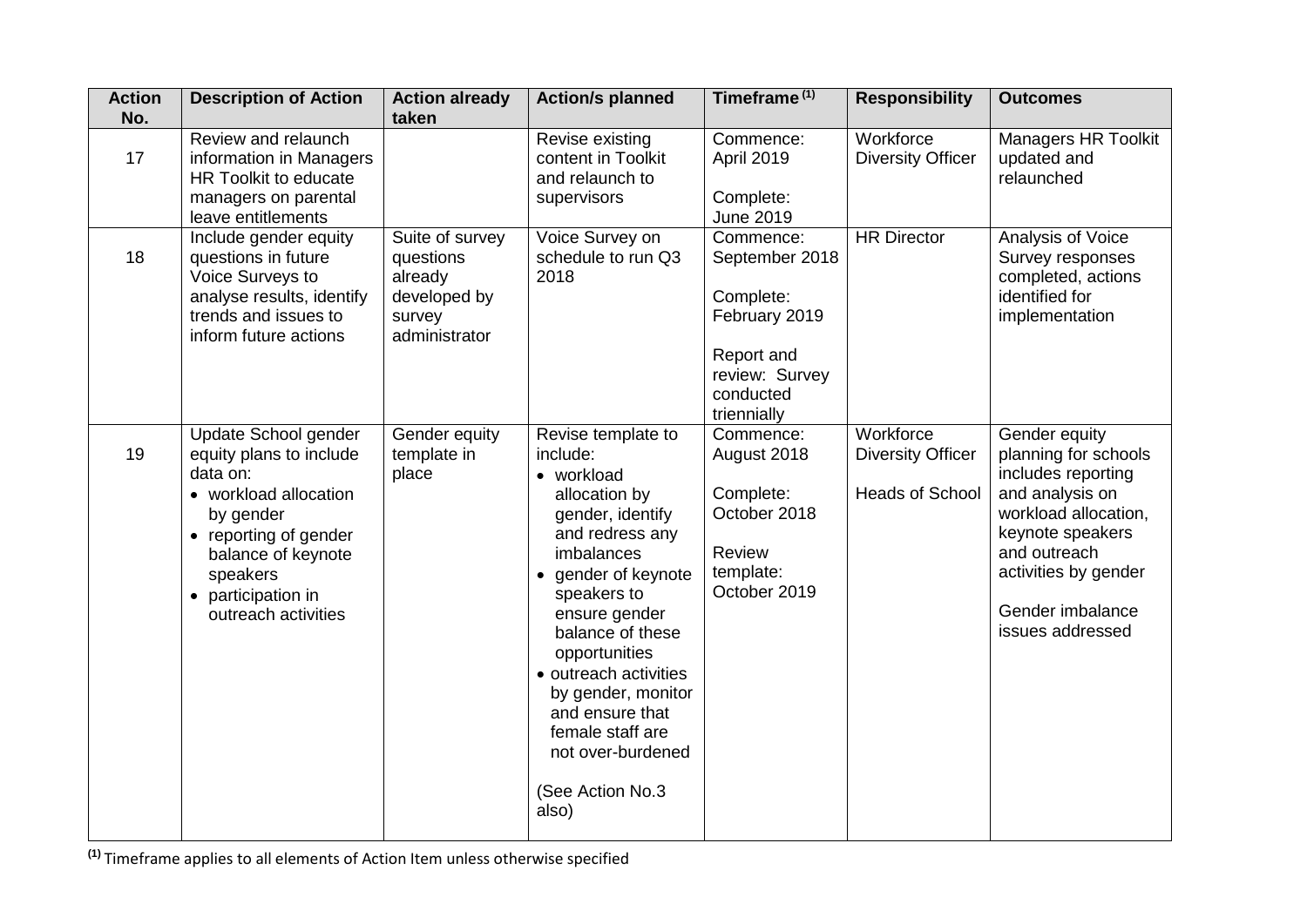| <b>Action</b><br>No. | <b>Description of Action</b>                                                                                                                                      | <b>Action already</b><br>taken                                                                                                                              | <b>Action/s planned</b>                                                                                                                                                                            | Timeframe <sup>(1)</sup>                                                                                                                             | <b>Responsibility</b>                                                   | <b>Outcomes</b>                                                                                                        |
|----------------------|-------------------------------------------------------------------------------------------------------------------------------------------------------------------|-------------------------------------------------------------------------------------------------------------------------------------------------------------|----------------------------------------------------------------------------------------------------------------------------------------------------------------------------------------------------|------------------------------------------------------------------------------------------------------------------------------------------------------|-------------------------------------------------------------------------|------------------------------------------------------------------------------------------------------------------------|
| 20                   | Record and report Vice-<br>Chancellor's Award<br>recipients by gender<br>and further promote<br>UOW's commitment to<br>gender equity                              | An award<br>category has<br>been expanded<br>to recognise<br>staff who are<br>making a<br>contribution to<br>the promotion of<br>diversity and<br>inclusion | Develop, test and<br>implement<br>mechanism for<br>capturing and<br>reporting gender of<br>award applicants,<br>nominees and<br>winners                                                            | Commence:<br>August 2018<br>Complete:<br>October 2018<br>Review and<br>report: October<br>each year<br>(following each<br>annual awards<br>ceremony) | Professional<br>and<br>Organisational<br>Development<br><b>Services</b> | Gender of award<br>nominees and<br>recipients tracked<br>each year                                                     |
| 21                   | Develop<br>recommendations for<br>facilities management to<br>include non-gendered<br>toilets in new building<br>works and re-label<br>existing toilet facilities | First non-<br>gendered toilet<br>built on main<br>campus                                                                                                    | Document and<br>formalise request<br>through relevant<br><b>Senior Executive</b><br>portfolio                                                                                                      | Commence:<br>March 2019<br>Complete:<br><b>July 2019</b>                                                                                             | Chair, ANAC                                                             | New UOW facilities<br>to include non-<br>gendered toilets,<br>retrospective re-<br>labelling of existing<br>facilities |
| 22                   | Develop and implement<br>transgender policy to<br>provide guidance to<br>staff and supervisors<br>during transition                                               |                                                                                                                                                             | Draft policy to be<br>developed and<br>reviewed<br>Staff and student<br>consultation on<br>policy to be<br>undertaken<br>Final policy to be<br>escalated through<br>UOW policy<br>approval process | Commence:<br>November 2018<br>Complete:<br>February 2019                                                                                             | Chair, ANAC<br><b>HR Director</b>                                       | Communication of<br>transgender policy to<br>all staff                                                                 |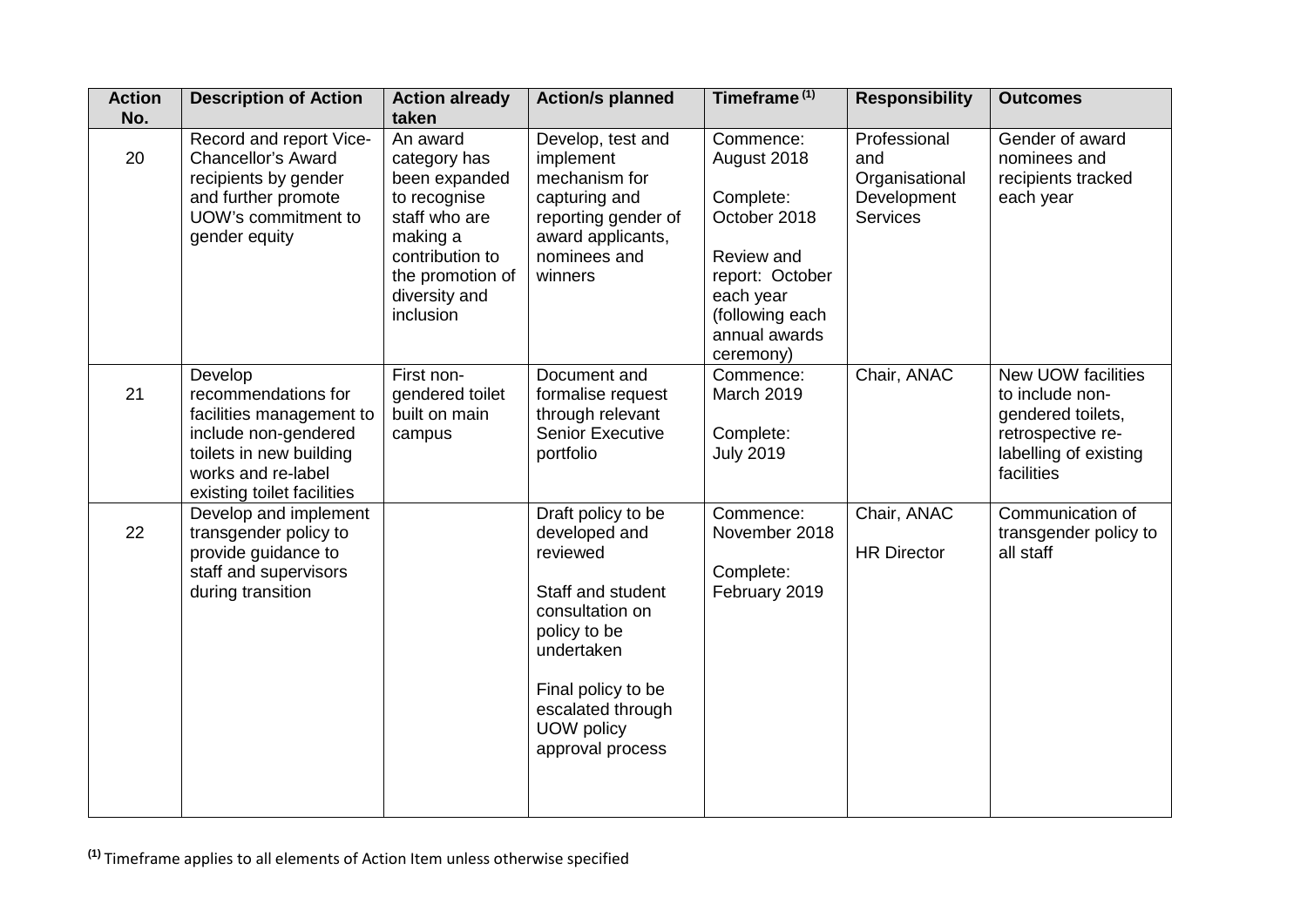| <b>Action</b><br>No. | <b>Description of Action</b>                                                                                                | <b>Action already</b><br>taken                 | <b>Action/s planned</b>                                                                                  | Timeframe <sup>(1)</sup>                                                                                                                                          | <b>Responsibility</b>                                                           | <b>Outcomes</b>                                                                                                        |
|----------------------|-----------------------------------------------------------------------------------------------------------------------------|------------------------------------------------|----------------------------------------------------------------------------------------------------------|-------------------------------------------------------------------------------------------------------------------------------------------------------------------|---------------------------------------------------------------------------------|------------------------------------------------------------------------------------------------------------------------|
| 23                   | Develop content for EO<br>Online to raise staff<br>awareness of<br>transgender and<br>intersectionality                     |                                                | Develop content,<br>consult with staff<br>and implement in<br><b>EO Online</b>                           | Commence:<br>November 2018<br>Complete:<br>February 2019                                                                                                          | Professional<br>Organisational<br>Development<br><b>Services</b><br>Chair, ANAC | Transgender and<br>intersectionality<br>content incorporated<br>into EO Online                                         |
| 24                   | Host annual all-staff<br>event to raise<br>awareness on<br>intersectionality                                                |                                                | Identify UOW and/or<br>sector academic/s<br>for annual all-staff<br>event                                | Commence:<br>December 2018<br>Complete:<br><b>June 2019</b><br>Continue: event<br>scheduled<br>annually                                                           | Chair, ANAC                                                                     | Annual event with<br>keynote speaker held<br>each year to raise<br>staff awareness and<br>profile<br>intersectionality |
| 25                   | Implement a new HR<br>system to enable staff to<br>record and update their<br>diversity information at<br>any time          | Selection<br>process for<br>system<br>underway | Review system<br>functionality and<br>align with data<br>capture<br>requirements<br>Rollout to all staff | Commence:<br>System<br>selection<br>process<br>underway<br>Complete:<br><b>July 2020</b>                                                                          | <b>HR Systems</b><br>Manager                                                    | HR systems enable<br>electronic submission<br>and reporting of staff<br>diversity data                                 |
| 26                   | Implement funding<br>model to assist hiring<br>managers with financial<br>planning for Indigenous<br>recruitment activities | Funding model<br>drafted                       | Launch funding<br>model for hiring<br>managers                                                           | Commence:<br>underway<br>Complete:<br>August 2018<br>Review and<br>revise:<br>February each<br>year, and as<br>internal and<br>external funding<br>sources change | Aboriginal<br>Employment<br><b>Strategy Officer</b>                             | Funding model<br>circulated to all<br>Executive<br>Deans/Directors                                                     |